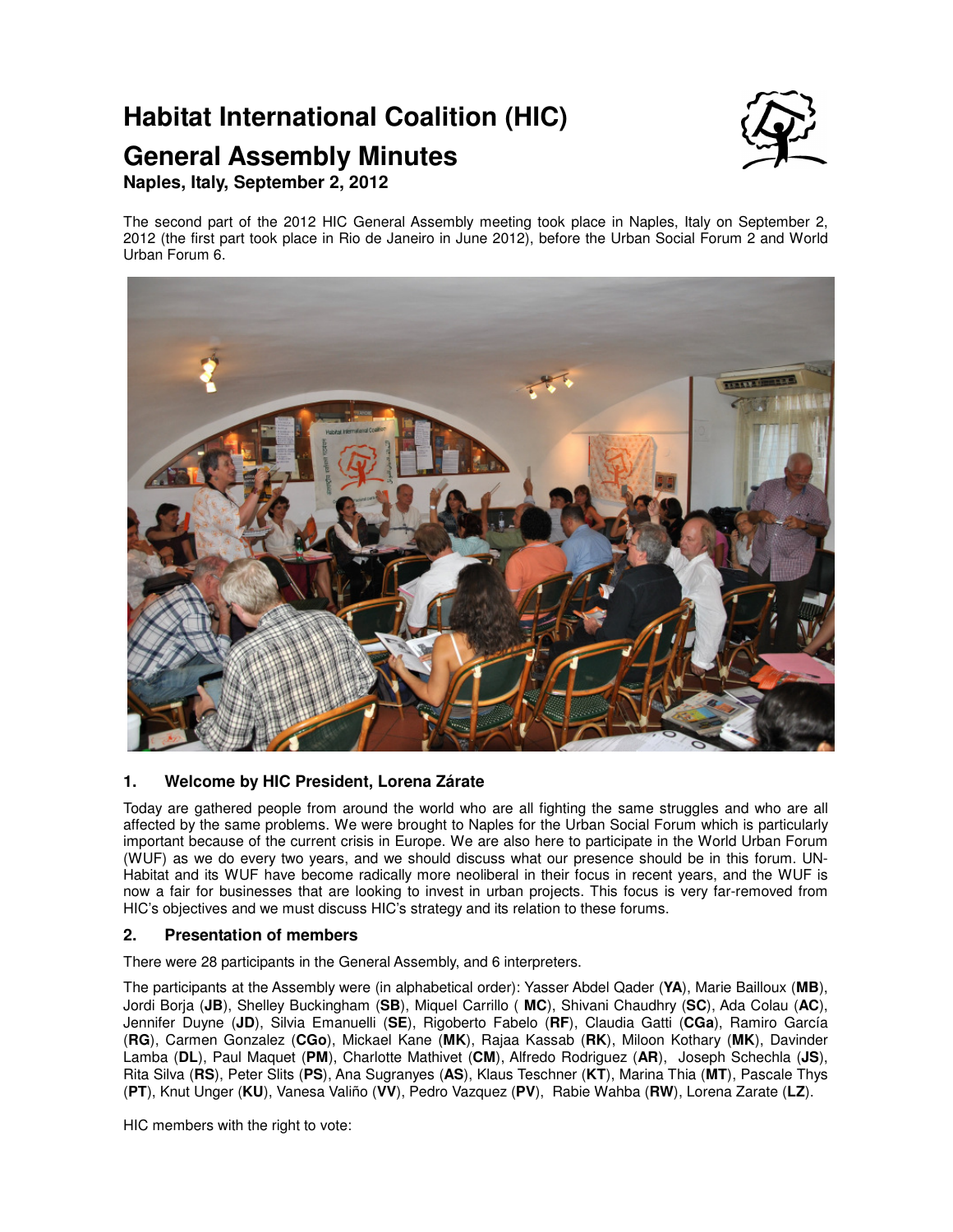| <b>Organization and country</b>   | Representative with the<br>right to vote | <b>Proxy</b>           |
|-----------------------------------|------------------------------------------|------------------------|
| DESCO, Peru                       | Ramiro García                            |                        |
| FUPROVI, Costa Rica               | Carmen González                          | UMM/SP, Brazil         |
| <b>NAHT, United States</b>        | Michael Kane                             |                        |
| RWFAR, Morocco                    | Rajaa Kassab                             |                        |
| Mazingira Institute, Kenya        | Davinder Lamba                           |                        |
| CENCO, Peru                       | Paul Maquet                              |                        |
| Corporación SUR, Chile            | Alfredo Rodríguez                        | ASO-SEPRODI, Guatemala |
| ASOCND, Argentina                 | Marina Thia                              |                        |
| Habitat et Participation, Belgium | Pascale Thys                             |                        |
| Habitat Netz, Germany             | Knut Unger                               |                        |
| Observatori DESC, Spain           | Vanesa Valiño                            |                        |
| CIERIC, Cuba                      | Rigoberto Fabelo                         |                        |
| FOSOVI, Mexico                    | Lorena Zárate                            |                        |
| TOTAL                             | 15                                       |                        |

#### **3. Quorum**

There are 15 members with the right to vote present at this meeting.

#### **4. Approval of minutes from the General Assembly meeting in Dakar, February 2011**

**Vote**: 15 in favour. Minutes are approved.

#### **5. Approval of the agenda for this General Assembly meeting**

The issues that will be reviewed in this meeting are: 1. the reports from the 6 groups that worked on various issues during the past few days before this meeting, and: 2. the current HIC global evaluation process.

**Vote**: 15 in favour. Agenda is approved.

#### **6. Report from working groups**

#### **6.1 Global projects**

The working group identified four ideas for global projects that could be elaborated into funding proposals:

- **Women and Housing**: This project would be linked with the work of the former and current Special Rapporteur on the Right to Adequate Housing and their recommendations from the regional consultations from 2002-2006 (Miloon Kothari) and 2011 (Raquel Rolnik). A proposal was already submitted to the European Commission in February 2012 however it was rejected. Nevertheless, a decision was made by the board in Rio de Janeiro to rework the proposal and continue the search for possible funding sources. The UN-Habitat Regional Office for Latin America and the Caribbean (ROLAC) is interested in discussion the future possibilities of a joint project with HIC around these themes, however HIC must decide if this would be a valuable partnership, since UN-Habitat is not proposing any funds to support the work.
- **The impact of neoliberalism on the right to housing**: This project would mainly tackle austerity measures (in Europe), and the global focus would be taken from examining the impacts of neoliberal policies and on the right to housing.
- **Struggles against evictions**: Although many HIC members struggle against evictions, and we need to make an inventory of who is working on theses issues and what they are doing. Now that COHRE has ceased to exist, it is important for HIC to continue the work that they did on evictions, in alliance with other partners like Amnesty International who is now working heavily on this theme. Shivani and Miloon told us about a tool that they are developing which calculates the cost of an eviction.
- **The right to the city**: This theme is a central part of many HIC members' work, but we need to articulate our experiences and knowledge in a global project. The collective dimension is what strengthens our struggles towards the implementation of the right to the city.
- **KT**: It will be necessary to clarify whether these projects are a sum of different projects, or if they are global projects. This is especially important for the financing of projects.
- **SC**: HIC-South Asia and HIC-HLRN worked together on a project to calculate the losses that result from evictions in Cameroun, Kenya and India. This same methodology could be developed into a global project,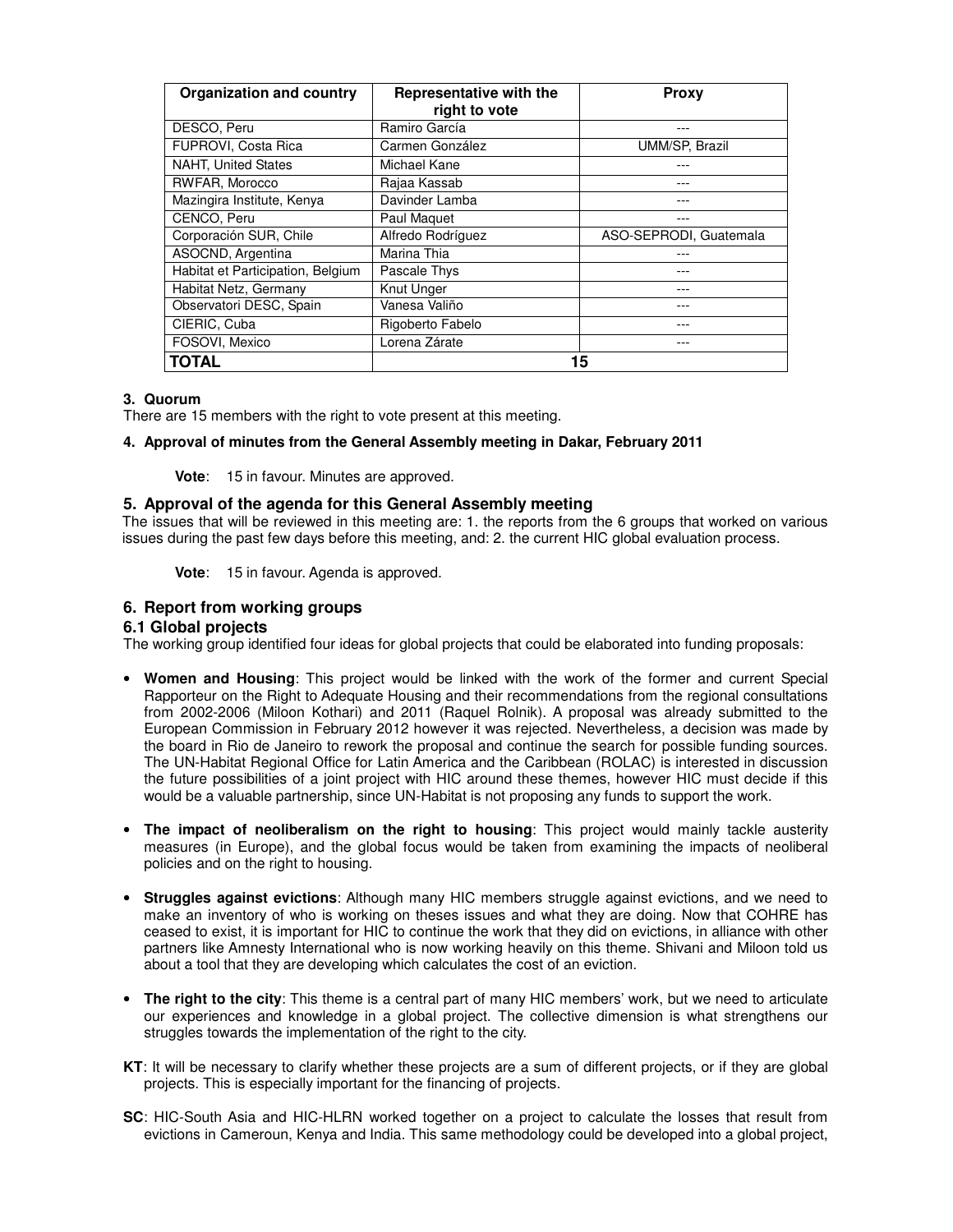with adaptations according to each country.

- **VV**: It is important, especially now during times of crisis, to stress the need for institutional financial support to be able to carry out these different projects and to develop the tools that we need in the Coalition.
- **PT**: HIC member Habitat et Participation in collaboration with HIC and IAI are developing a map of urban habitat actors around the world. The "Mapamundi" shares data and a short synthesis of the habitat situation in each country with a list of the involved actors and definitions of working themes. It was developed as a tool by and for actors like HIC, so the participation of all HIC members is indispensable for the development of this tool.

#### **6.2 Campaigns**

A proposal was made to run a global HIC campaign on energy and common goods, which are issues that are increasingly being included in civil society groups' work and are likely to become more serious problems around the world. The campaign would raise awareness on the concerns over energy and common goods and services such as water, which is a human right closely linked with the right to housing, stemming from the transfer of control over these public services from the state to financial institutions like the IMF and the World Bank. In addition to denouncing the impacts of neoliberal policies on the daily lives of people around the world, the campaign would highlight civil society's collective initiatives and alternatives.

- **MK**: While energy is a very important issue, our agenda has more pressing issues, for instance tackling how we can influence political and financial institutions like the Troika (EU, ECB and IMF) to be more democratic, and what we can do to stop neoliberal policies from violating the human rights of millions of people around the world.
- **JS:** I don't think it is possible to run a campaign on a new issue like energy, as we don't have enough data to inform a campaign. We should concentrate in what we already know, for instance, the information we collect from the HLRN Violations Database and the report we produce every year on World Habitat Day. This year, we should focus on impunity and evictions, and perhaps in the future we could focus on energy but we don't have enough information on this issue right now.
- **KU**: It is already too late to prepare a new campaign for World Habitat Day this year. A campaign takes a year, not a month, to prepare before it is launched. Campaigns should be developed into long-term actions in order for them to have more impact, to design better communications instruments, and to involve more people. I think we should have a campaign on the impacts of the "crisis" on the right to housing.
- **AS**: As a reminder, the General Assembly in Dakar 2011 decided to focus the campaigns for World Habitat Day in 2011 and 2012 on evictions and land grabbing.
- **RS**: Issues related to the crisis should be tackled by a global network, because the crisis has not only affected Europe. It is a structural crisis that is affecting people all over the world. There should be more connection between HIC networks in Europe and North America.
- **RW**: The proposal to run a campaign on energy issues is not necessarily for World Habitat Day. It was thought of as a long-term campaign because it is linked with violations of other rights related to habitat.
- **LZ**: It is normal that there are many different positions and working themes that are emerging in this discussion. That is what makes HIC so rich, but we have to consider our real capacities and priorities to choose themes for a campaign. Joe's suggestion about centering the issues around impunity could be linked with a lot of struggles, for instance the indignados, the crisis, and the need for changes to international institutions. The social production of habitat – whether in urban or rural areas – is another area that could link HIC at a global scale because it includes many issues like evictions and land grabbing.
- **CM**: AITEC and Habitat et Participation have proposed to put together a publication similar to the one I coordinated on the crisis and the right to housing in Europe. The new publication would be focused on the social function of land, and would link urban and rural issues. We would find out if other HIC members are interested in collaborating in this publication.

#### **6.3 HIC and the United Nations**

HIC should consider having a permanent representation based in Geneva, in order to be closer to the UN headquarters there. This would be important in order to improve the use of various tools, like the Violations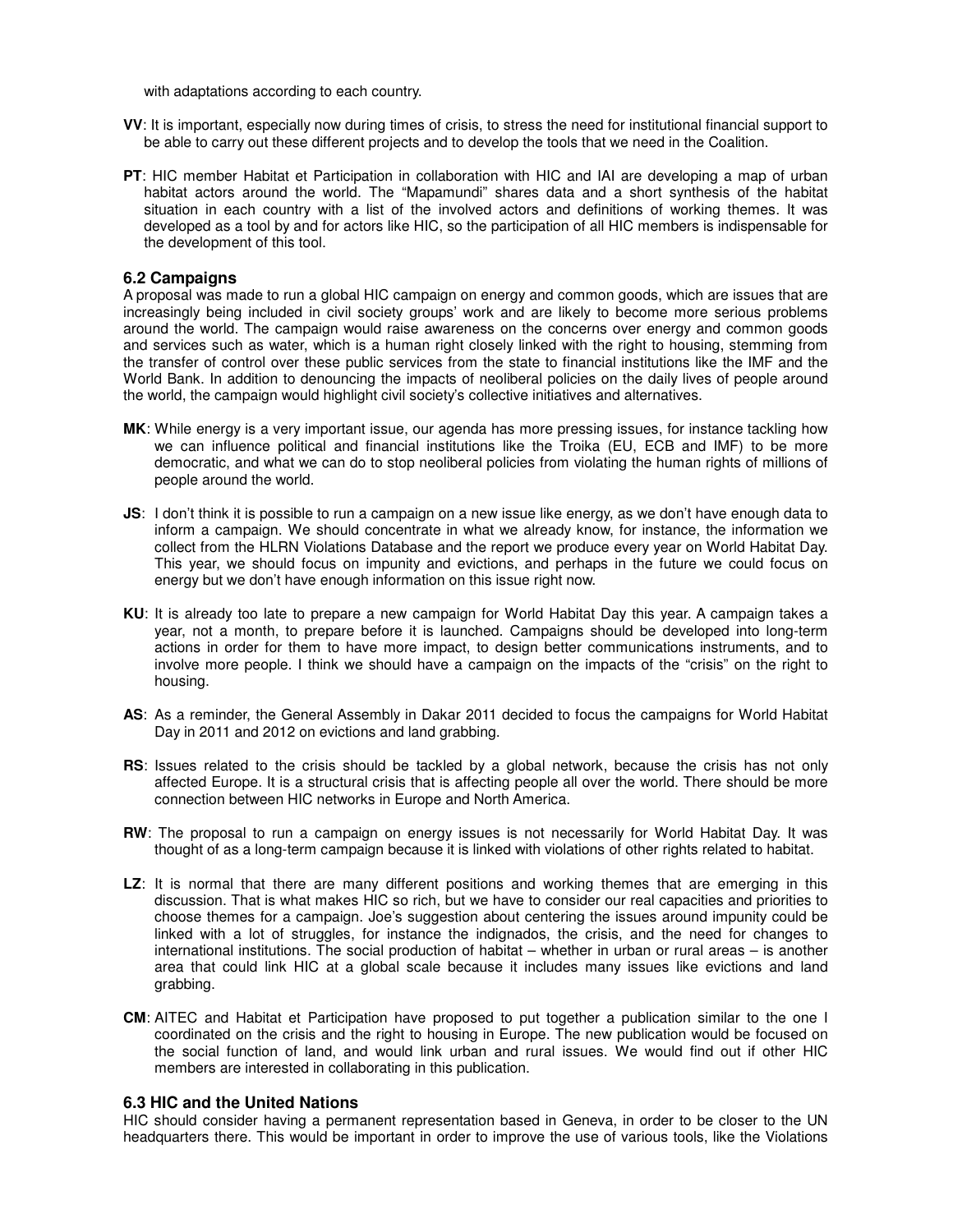Database and the UN Basic Principles and Guidelines on Development-based Evictions and Displacement. In addition, it would allow HIC to become more closely linked with other themes like food sovereignty and the organizations that work on them.

- **JS**: We should consider the opportunities this would give us to use UN instruments at the local level. We need to learn more about the institutional work of the UNDP and the Council of the European Union, and in order to do this, the Coalition needs to have a clear strategy.
- **LZ**: In 2010 in Rio de Janeiro, HIC made a decision to not become involved in the UN's World Urban Campaign, however, we should take another vote now to decide with the members who are here in Naples whether HIC should become involved in this campaign or not.

**Motion**: HIC maintains its decision to not become involved in the UN World Urban Campaign.

**Vote**: 13 in favour

2 abstentions

#### **6.4 Online tools**

A decision was made in 2010 that the four different HIC websites should be coordinated in a way to make it possible to share information between the various sites while avoiding the duplicated efforts of posting information on every site. Some steps have been made toward this end, and most recently, a working group was formed in Rio de Janeiro in 2012 to work on building a portal that would provide a gateway to the various websites, as well as to define the common criteria that should be shared among the sites. There are some technical issues that need to be worked out, seeing as not all of the sites are organized in the same logic. Other online HIC tools including the Violations Database and the HIC Member Space need to be promoted more to increase their use among members.

#### **6.5 The General Secretariat and HIC Structures**

The coordination between the various HIC structures must be strengthened, especially in order to avoid duplication of efforts and to ensure that every HIC office can secure institutional and financial stability.

Another pressing issue is the closing of the General Secretariat in Chile at the end of 2013. The board must assume the responsibility of identifying and selecting a new General Secretary. Proposals will be brought to the next General Assembly in Tunis in March 2013 which will be debated on by the membership.

#### **6.6 HIC Constitution**

The HIC inner and outer world has changed since the HIC Constitution was written in 1997, and a proposal was made to revise the constitution. This revision has two objectives: 1. Modify the concept of membership fees to a more general understanding that includes members' qualitative contributions; and 2. Strengthen the Board by modifying its operational and conceptual methods.

To work on this process, a committee will be formed to conduct a consultative process from now until March 2013. The proposed committee members are Lorena Zárate, Joseph Schechla, Carmen Gonzalez, Vanesa Valiño, Michael Kane, Miloon Kothari, Shivani Chaudhry, Davinder Lamba, Ana Falu, Ramiro García, and Peter Slits.

This committee will be coordinated by Ana Sugranyes with communications in 5 languages (Spanish, English, French, Arabic, and Dutch) and with virtual meetings to conduct the following tasks: 1. Call for members' proposals (October-November 2012); 2. First draft of a joint proposal (end of December 2012); 3. Consultation with a lawyer to review necessary legal aspects (January 2013); 4. Dissemination of the proposed changes (February 2013); 5. Presentation and vote on the proposed changes during the General Assembly meeting in Tunis (March 2013).

- **MK**: The committee agrees on the amendment process, but not on the specific example of abolishing membership fees.
- **LZ**: We need to make a decision on this motion.

**Motion**: Initiate an amendment process of the HIC Constitution, beginning now (September 2012) and leading up to the next General Assembly meeting in Tunis (March 2013).

**Vote**: 13 in favour 0 against 0 abstentions

\* Two members with the right to vote were not in the room at the time of this vote. **Vote is unanimous**.